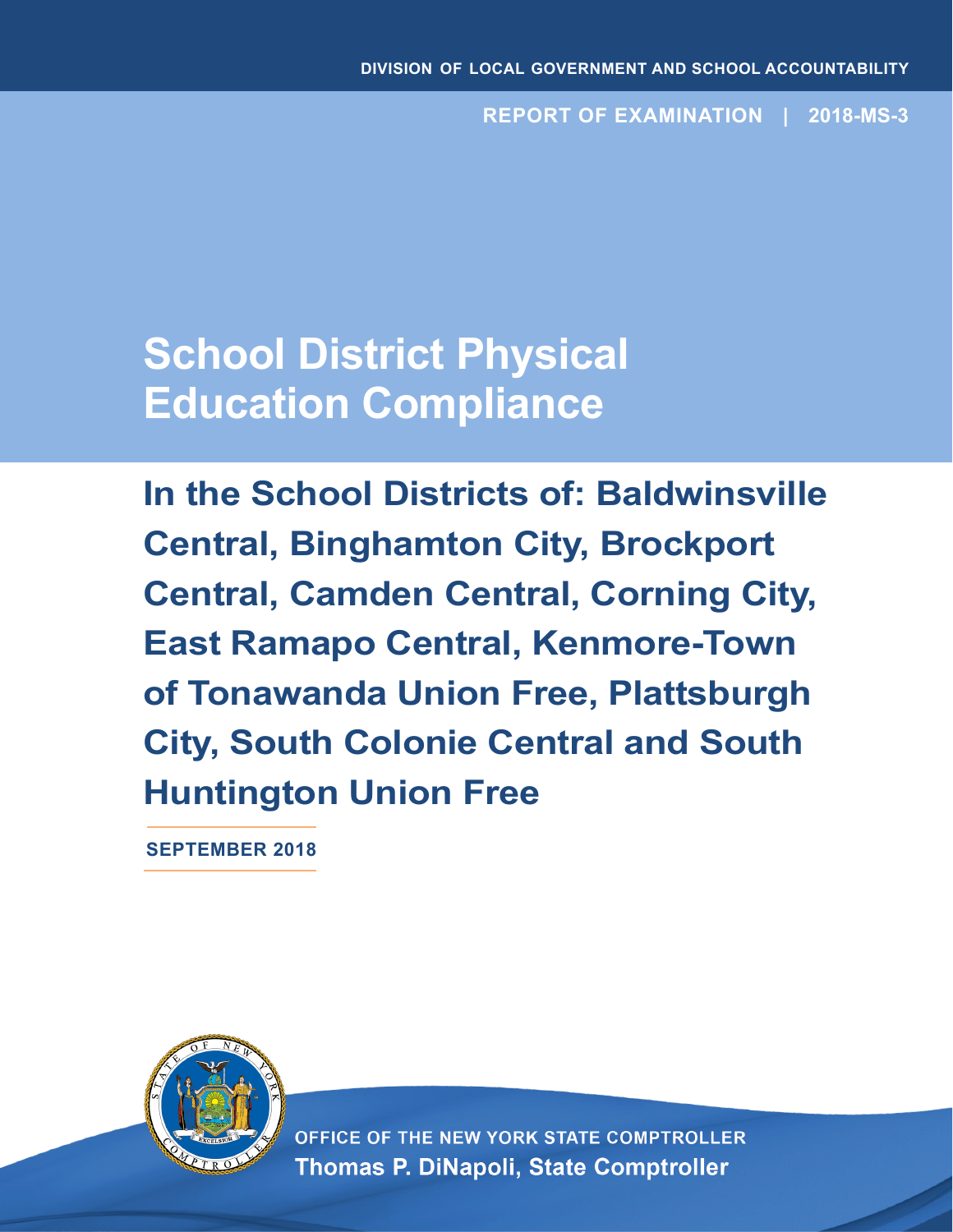# **Contents**

| How Should Districts Comply With PE Requirements? 2           |
|---------------------------------------------------------------|
| School Districts Did Not Meet PE Day and Time Requirements. 3 |
| School Districts Did Not Develop Fully Detailed PE Plans. 5   |
|                                                               |
| Appendix A - Response From District Officials 7               |
| Appendix B - Audit Methodology and Standards 8                |
| Appendix C - Resources and Services. 9                        |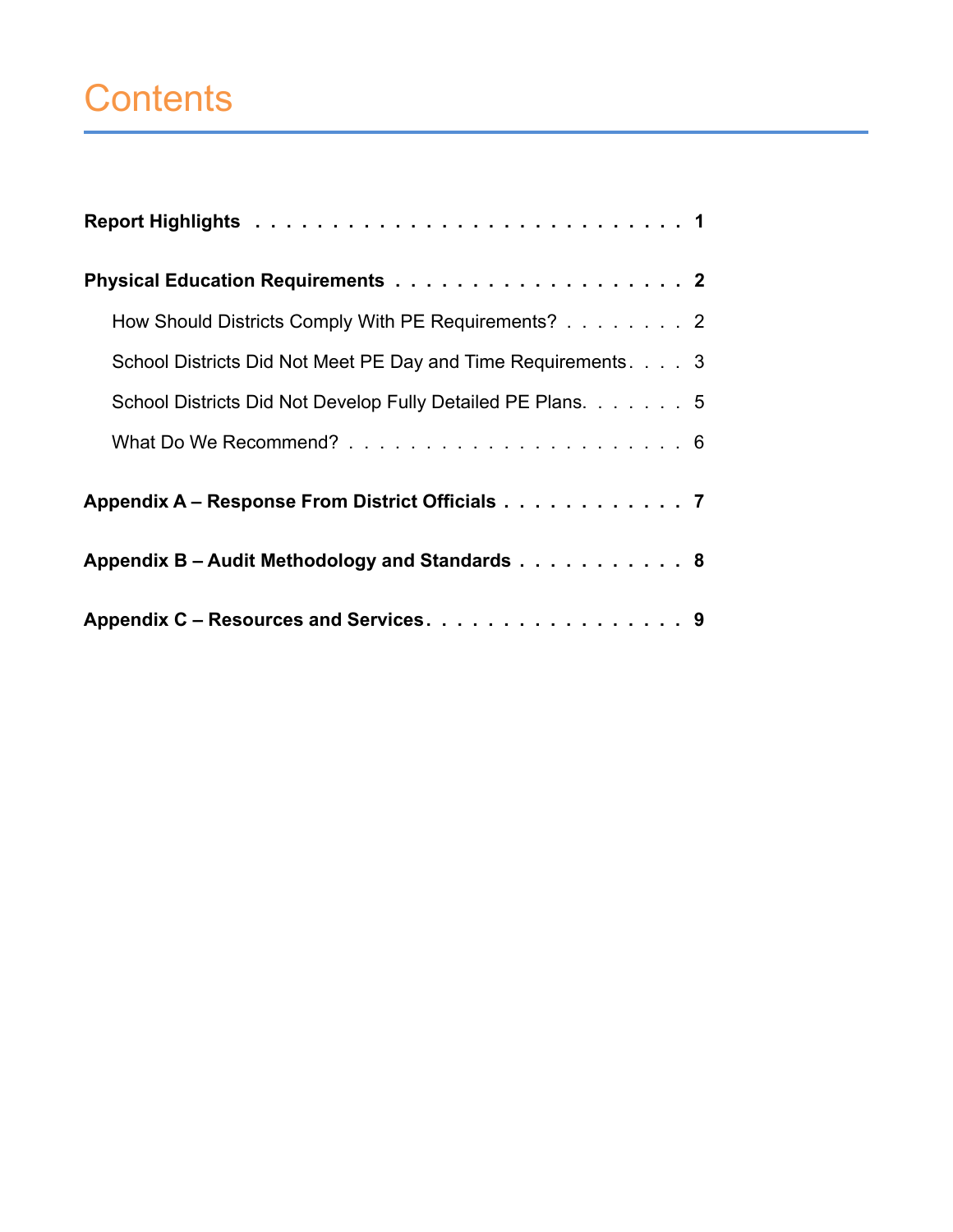# Report Highlights

**School District Physical Education Compliance**

## **Audit Objective**

To determine whether the 10 school districts that we audited provide physical education (PE) classes consistently with the regulations of the Commissioner of the New York State Education Department (SED).

### **Key Findings**

- None of the districts fully complied with PE requirements mandated by State Education Law and regulations. As a result, not all students are receiving the minimum PE required. Nine of the 10 districts audited did not provide an adequate amount of PE to students in grades K-4, and seven did not do so for grade 5.
- None of the districts audited had developed a PE plan that met SED Commissioner's regulation requirements.
- $\bullet$  Seven districts did not file a PE plan with SED, as required.
- Five Boards of Education did not approve their district's PE plan, as required.

## **Key Recommendations**

Develop and institute a PE program to ensure that:

- $\bullet$  Students receive the minimum required amount of PE.
- The PE plan addresses all requirements in the Commissioner's regulations.

### **Background**

Districts are required to provide a minimum level of PE per week in both number of classes and number of minutes. Districts must also develop a detailed PE plan that meets all of the requirements of the SED Commissioner, including board approval of the plan before it is submitted to SED. School district boards of education are responsible for the general management and control of district operations, including educational affairs such as physical education.

#### **Quick Facts**

| <b>School District</b>                     | 2016-17<br>General<br><b>Fund Budget</b><br>(millions) | <b>Students</b> | <b>PE Teachers</b> |
|--------------------------------------------|--------------------------------------------------------|-----------------|--------------------|
| <b>Baldwinsville Central</b>               | \$103.6                                                | 5,661           | 21                 |
| <b>Binghamton City</b>                     | \$112.2                                                | 6,307           | 23                 |
| <b>Brockport Central</b>                   | \$78.9                                                 | 3,283           | 17                 |
| <b>Camden Central</b>                      | \$51.7                                                 | 2,189           | 10                 |
| <b>Corning City</b>                        | \$104.7                                                | 4,976           | 23                 |
| East Ramapo Central                        | \$224.4                                                | 8,482           | 36                 |
| Kenmore-Town of<br>Tonawanda Union<br>Free | \$157.1                                                | 6,705           | 37                 |
| <b>Plattsburgh City</b>                    | \$41.7                                                 | 1,932           | 9                  |
| South Colonie Central                      | \$98.7                                                 | 4,731           | 25                 |
| South Huntington<br><b>Union Free</b>      | \$159                                                  | 6,099           | 26                 |

## **Audit Period**

July 1, 2016 – June 30, 2017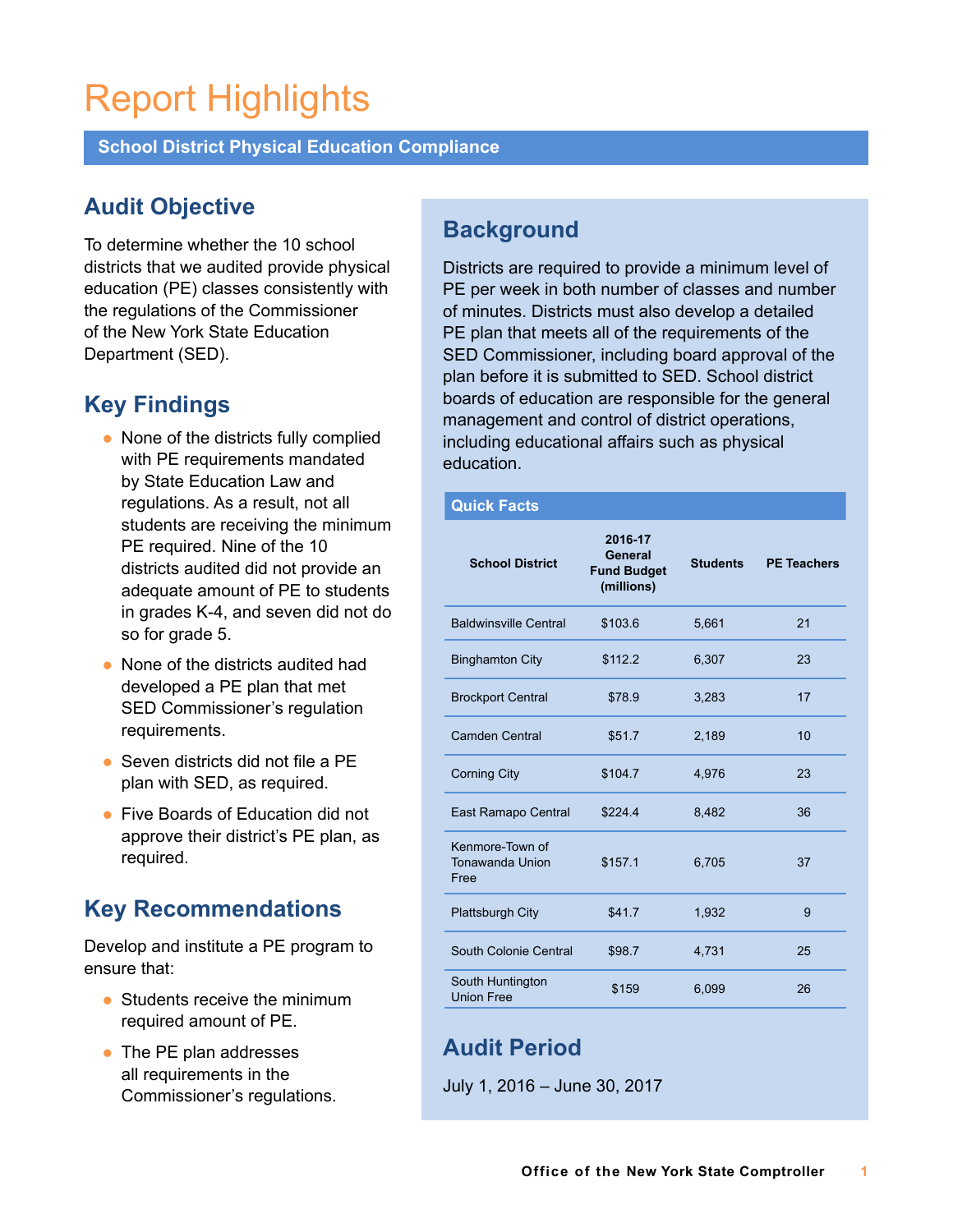School districts must meet the minimum level requirements mandated by Education Law and regulations. New York State Education Law<sup>1</sup> generally directs that school districts should provide PE to elementary and secondary school students, under the direction of the Commissioner of SED (Commissioner) In addition, the New York Codes, Rules and Regulations (NYCRR)<sup>2</sup> require, in part, a PE plan to be prepared, indicate what should be in the plan and set the minutes and times per week requirements for students on a grade-by-grade basis The NYCRR also require a current PE plan to be filed with SED and kept on file in the school district's office

Establishing healthy habits for children early in life can bring lifelong benefits; habits learned during school-aged years, the ages of 5-12, can become habits for life. The federal Centers for Disease Control and Prevention<sup>3</sup> reviewed multiple studies and released a report<sup>4</sup> indicating there is evidence that physical activity can improve academic achievement, including grades and standardized test scores. In 11 of 14 studies reviewed, increasing PE time improved students' academic achievement, while three studies found that it had no significant associations with academic achievement.<sup>5</sup> Additionally, PE is important for a student's health and well-being, as childhood obesity continues to be a serious problem in the United States. Obesity effects 12.7 million children and adolescents and its prevalence has remained fairly stable, since 2003-2004, at 17 percent.<sup>6</sup>

#### **How Should Districts Comply With PE Requirements?**

School districts must develop and maintain PE plans that meet requirements of the Commissioner's regulations; including ensuring the plan is Board approved and filed with SED. Districts are required to provide a minimum level of PE in minutes and times per week (Figure 1)

5 Ibid.

<sup>1</sup> New York State Education Law Section 803

<sup>2</sup> New York Codes, Rules and Regulations Section 135.4

<sup>3</sup> A federal agency that conducts and supports health promotion, prevention and preparedness activities in the United States, with the goal of improving overall public health

<sup>4</sup> "The association between school-based physical activity, including physical education, and academic performance" (Centers for Disease Control and Prevention, U.S. Department of Health and Human Services), 2010

<sup>6</sup> Ogden CL, Carroll MD, Fryar CD, Flegal KM. "Prevalence of obesity among adults and youth: United States, 2011–2014." NCHS data brief no. 219 (National Center for Health Statistics), 2015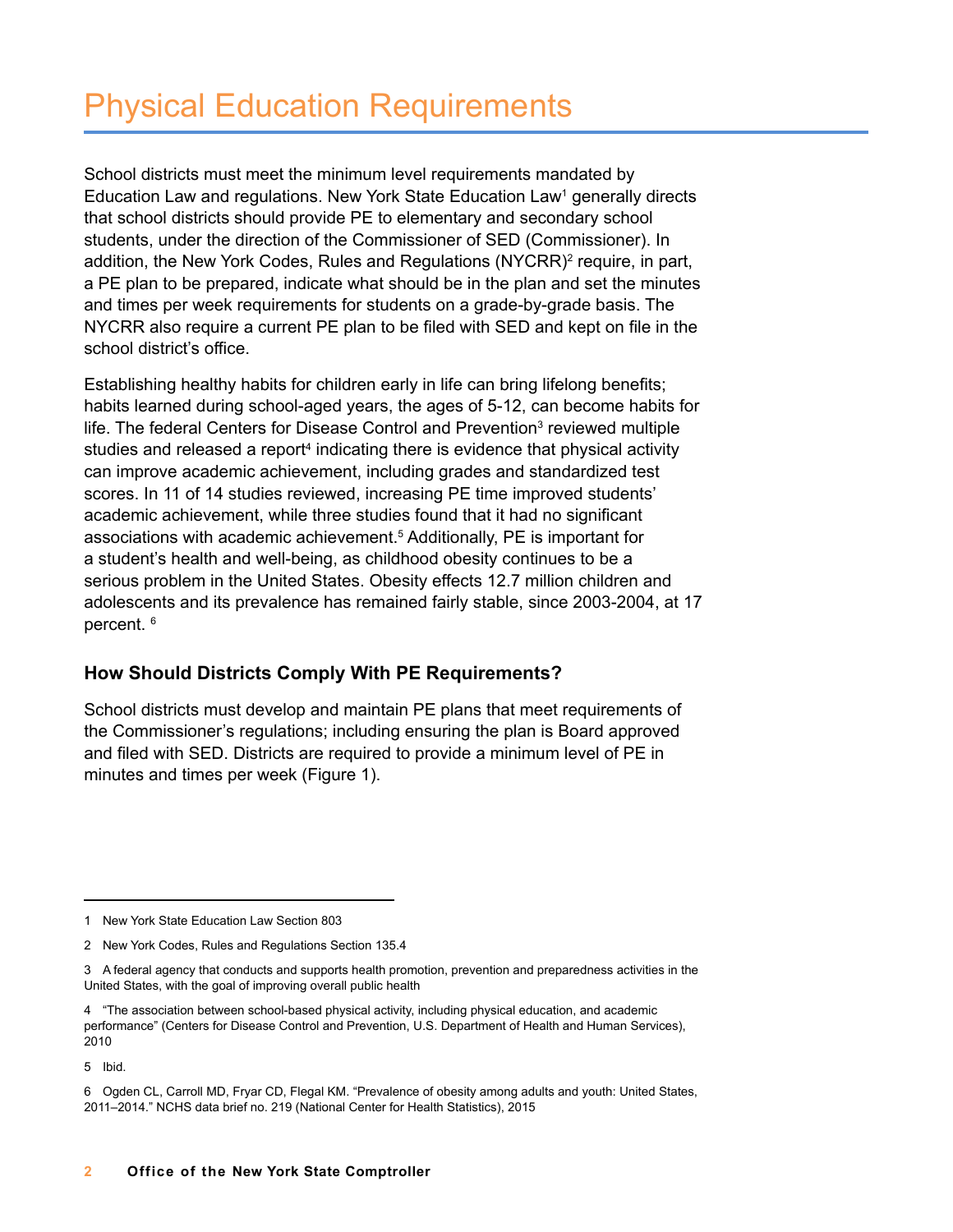#### **Figure 1: Regulation PE Requirements**

| Grade    | Minutes Per Week Requirement                                                                                                                                                | Times<br>Per Week<br>Requirement |
|----------|-----------------------------------------------------------------------------------------------------------------------------------------------------------------------------|----------------------------------|
| $K-3$    | 120 Minutes                                                                                                                                                                 | 5                                |
| $4 - 6$  | 120 Minutes 5th, 6th graders have option to meet<br>secondary school standards (grades 7-8).                                                                                | 3                                |
| $7 - 12$ | Three times per week one week, two times per week the second week<br>or a comparable time if school is organized in another pattern. Should<br>average 90 minutes per week. |                                  |

#### **School Districts Did Not Meet PE Day and Time Requirements**

For elementary school students (grades K-5),<sup>7</sup> districts generally did not comply with the minimum PE minute and day requirements: one district met grade K-3 requirements, two districts met grade 4 time per week requirements but only one met minute requirements and three districts met grade 5 requirements. 8

For all elementary, secondary and high school grades (K-12), only one district, Kenmore-Town of Tonawanda, met the minimum PE minute and day requirements. The remaining nine districts either did not meet the minimum requirements or did not maintain the required documentation to show they met the requirements for all grade levels. All 10 districts met grade 9-12 requirements, nine districts met grade 6 requirements, and nine districts met grade 7-8 requirements. The exceptions were East Ramapo, where grade 6 students were provided with two 40-minute classes instead of three classes totaling 120 minutes; and Brockport, where grades 7-8 students were provided with 70 minutes of PE instead of an average of 90 minutes per week. Figure 2 summarizes our findings.

<sup>7</sup> The East Ramapo district includes 6th grade in elementary school.

<sup>8</sup> Three districts (Camden, Kenmore-Town of Tonawanda and South Colonie) include fifth grade in secondary school rather than elementary school. Additionally, we did not include Plattsburgh grades K-5 because we could not determine whether the district was in compliance due to lack of supporting attendance documentation for a supplemental PE learning program.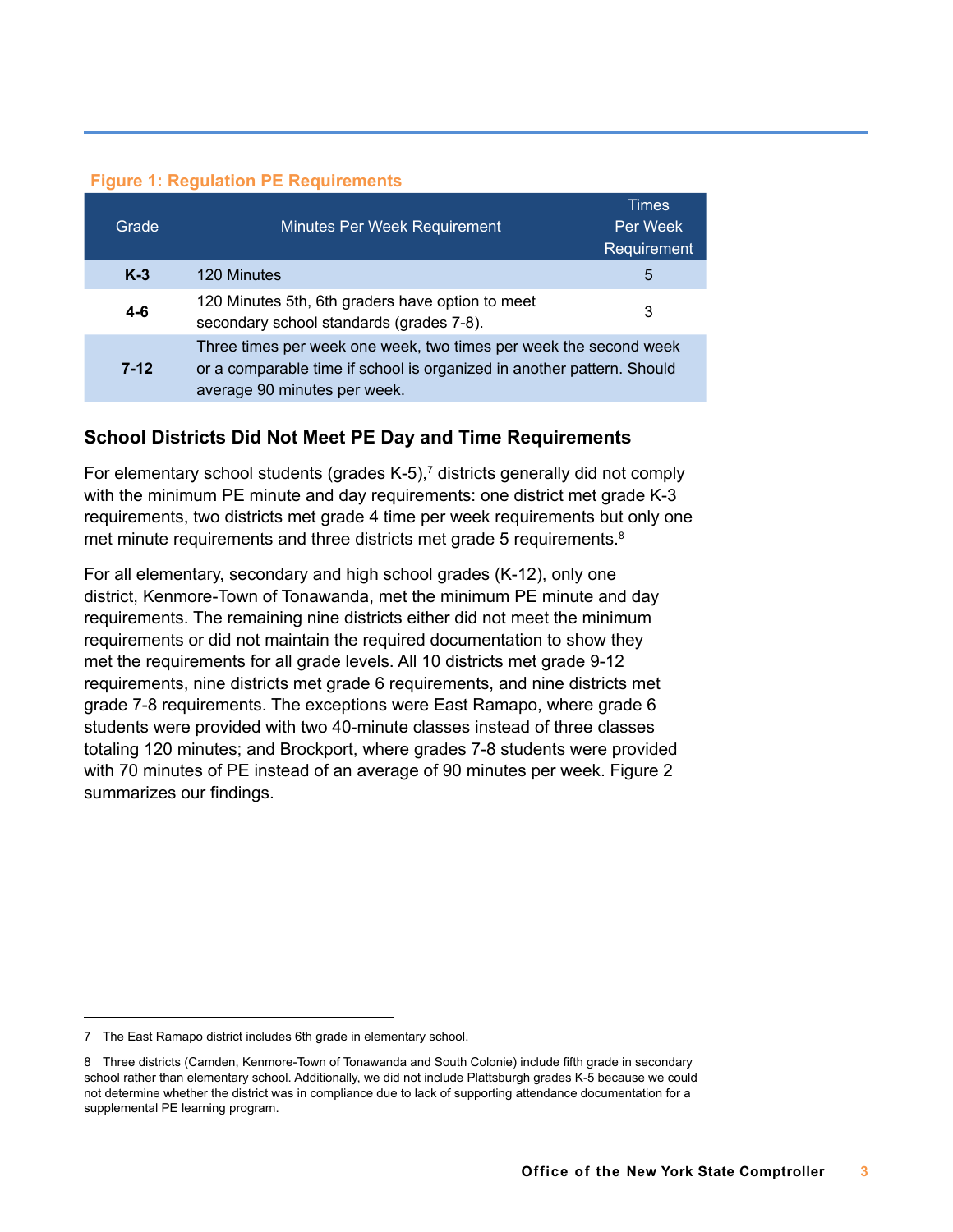

Kenmore-Town of Tonawanda implemented a supplemental learning program to assist in meeting the minimum requirements. PE teachers at the District created a series of 10-minute educational videos for elementary school teachers to show during class and maintained separately tracked attendance for this additional PE education.

Baldwinsville and Corning provided the least amount of PE for their students. While these districts met requirements for grades 6-12, their compliance rates for grades K-5 were the lowest of the districts audited. Figure 3 summarizes the percentages of each district's compliance with SED's PE requirements for minimum minutes and times per week.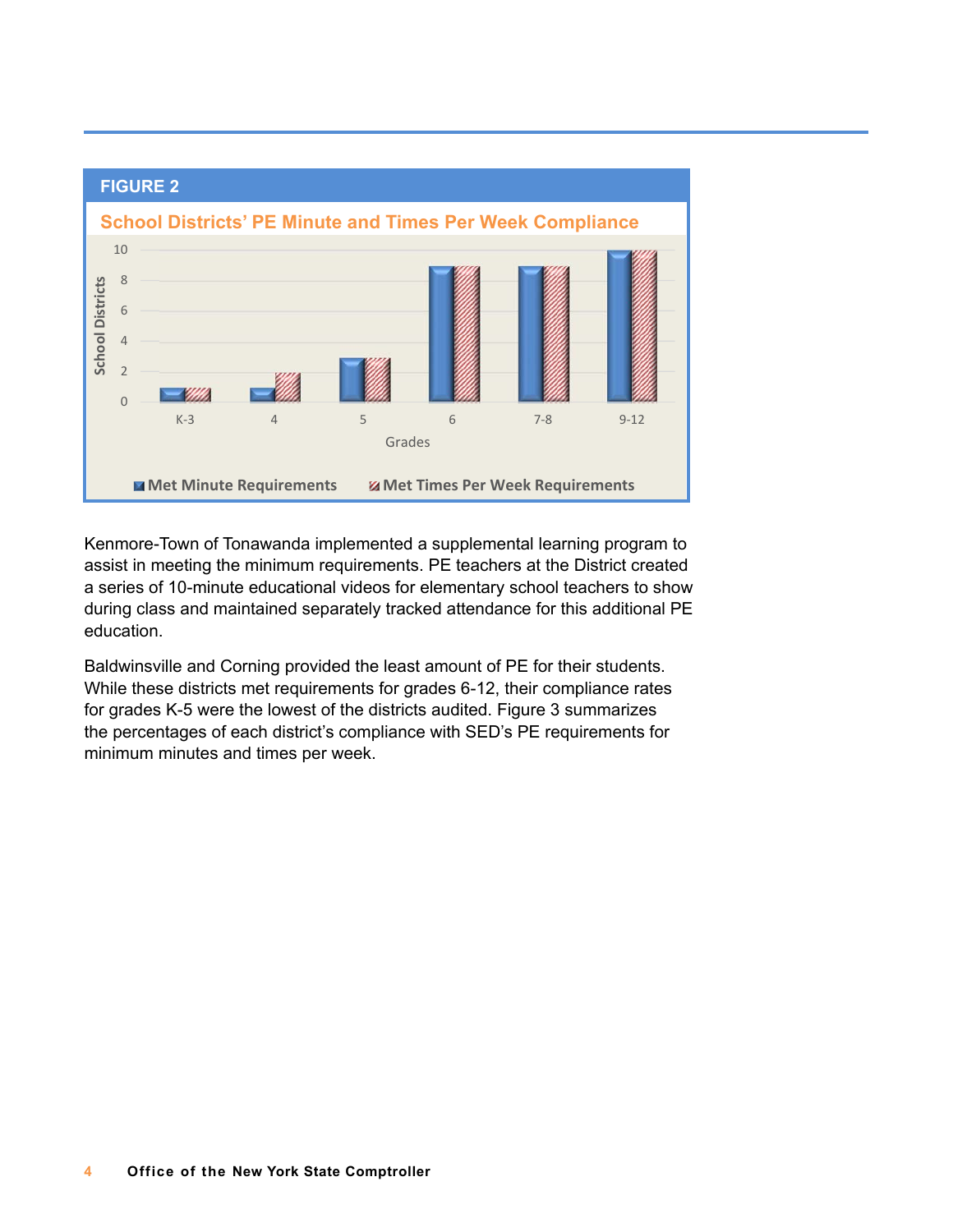| $\tilde{\phantom{a}}$              |                    |                  |                    |                  |  |
|------------------------------------|--------------------|------------------|--------------------|------------------|--|
|                                    | Grades K-3         |                  |                    | Grades 4-5       |  |
| <b>School District</b>             | <b>Minutes Per</b> | <b>Times Per</b> | <b>Minutes Per</b> | <b>Times Per</b> |  |
|                                    | Week               | Week             | Week               | Week             |  |
| <b>Baldwinsville Central</b>       | 42%                | 25%              | 42%                | 42%              |  |
| <b>Binghamton City<sup>a</sup></b> | 79%                | 48%              | 83%                | 83%              |  |
| <b>Brockport Central</b>           | 83%                | 50%              | 83%                | 83%              |  |
| Camden Central <sup>b</sup>        | 90%                | 52%              | 90%                | 89%              |  |
| <b>Corning City</b>                | 54% <sup>c</sup>   | 40%              | 67%                | 67%              |  |
| East Ramapo Central <sup>d</sup>   | 67%                | 40%              | 67%                | 67%              |  |
| Kenmore-Town of Tonawanda          |                    |                  |                    |                  |  |
| <b>Union Free</b>                  | 100%               | 100%             | 100%               | 100%             |  |
| Plattsburgh City <sup>e</sup>      | 67%                | 40%              | 67%                | 67%              |  |
| <b>South Colonie Central</b>       | 83%                | 67%              | 83%                | 100%             |  |
| <b>South Huntington Union Free</b> | 67%                | 40%              | 67%                | 67%              |  |

#### **Figure 3: Grades K-5 PE Compliance (Percentage of SED Requirements Met)**

a Binghamton minute compliance percentages for kindergarten (67 percent) and grades 1-3 (83 percent) were averaged to arrive at 79 percent. Times per week compliance percentages for kindergarten (40 percent) and grades 1-3 (50 percent) were averaged to arrive at 48 percent.

b Camden time compliance percentages for kindergarten (50 percent), first grade (52 percent), second grade (53 percent) and third grade (52 percent) were averaged to arrive at 52 percent.

c Corning minute compliance percentages for grades K-2 (50 percent) and grade 3 (67 percent) were averaged to arrive at 54 percent.

d East Ramapo grade 6 data was included in the grades 4-5 section.

e Plattsburgh figures do not include the supplementary PE that students potentially received due to lack of supporting documentation.

District officials explained that they lacked the time during the day for additional PE classes, faced financial difficulties that limited funding for PE staff, or were unaware of the specific requirements. By not providing the required level of PE, school districts risk negatively affecting students' academic performance as well as contributing to childhood obesity.

#### **School Districts Did Not Develop Fully Detailed PE Plans**

All 10 districts lacked a fully detailed PE plan that met all regulation requirements, including Board approval, plan submission to SED, an up-to-date plan, and/or a plan that correctly addresses the minimum day and time requirements. Although all districts indicated they were aware of the regulation, as a result of our audit we found that they were not all aware of the requirement to submit their plan to SED, had not updated their plan, or were not aware of the specific PE plan requirements (Figure 4).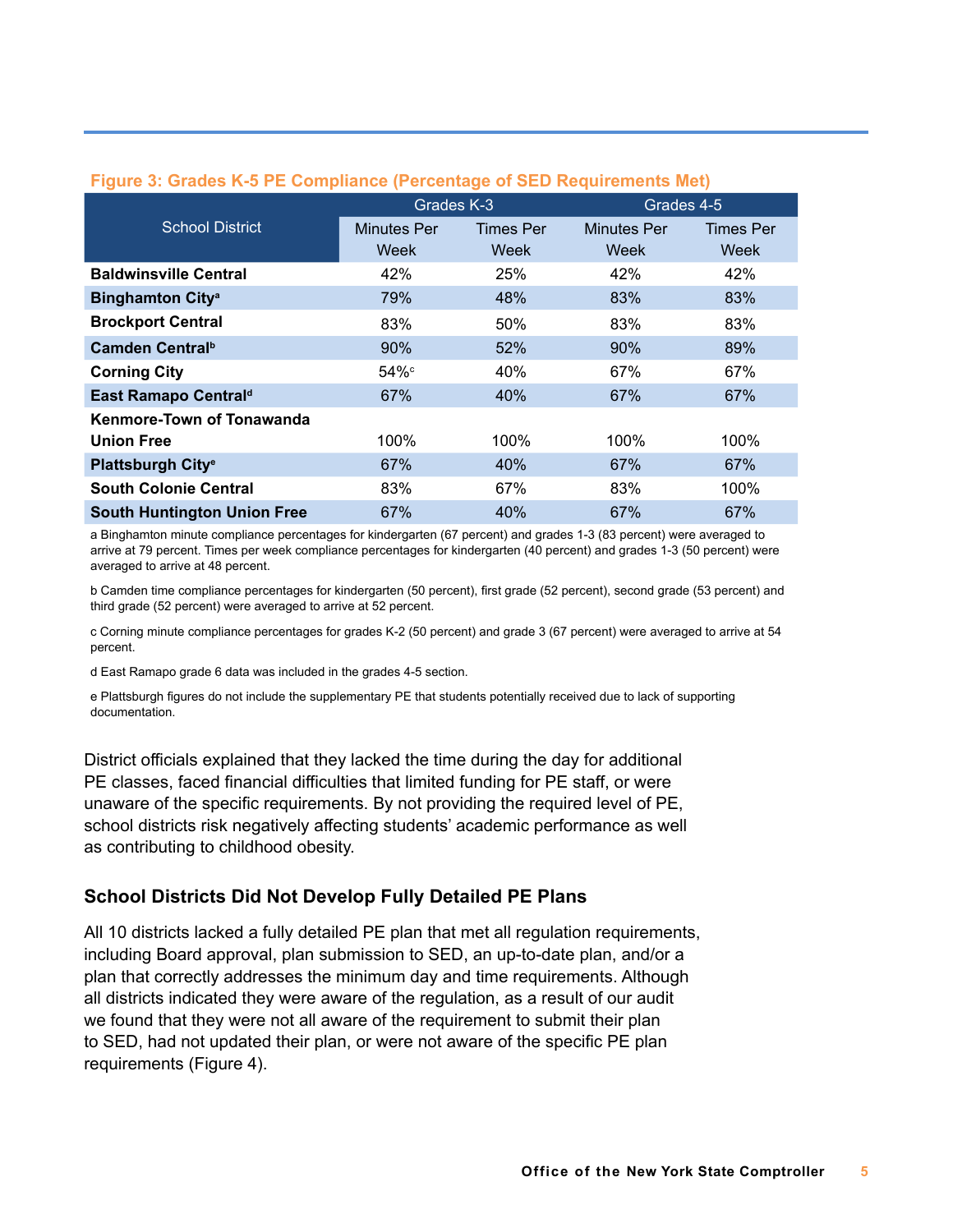|  |  | <b>Figure 4: Compliance With PE Plan Requirements</b> |
|--|--|-------------------------------------------------------|
|  |  |                                                       |

| <b>School District</b>       | <b>Last Filed</b><br>With SED <sup>a</sup> | Last Board-<br>Approved <sup>a</sup> | <b>Meets All</b><br>Requirements? |
|------------------------------|--------------------------------------------|--------------------------------------|-----------------------------------|
| <b>Baldwinsville Central</b> | 2007                                       | 2007                                 | N <sub>o</sub>                    |
| <b>Binghamton City</b>       |                                            |                                      | N <sub>o</sub>                    |
| <b>Brockport Central</b>     |                                            |                                      | N <sub>o</sub>                    |
| <b>Camden Central</b>        |                                            |                                      | <b>No</b>                         |
| <b>Corning City</b>          |                                            | 2015                                 | N <sub>o</sub>                    |
| <b>East Ramapo Central</b>   |                                            |                                      | No                                |
| Kenmore-Town of Tonawanda    |                                            |                                      |                                   |
| <b>Union Free</b>            | 2015                                       | 2015                                 | N <sub>o</sub>                    |
| <b>Plattsburgh City</b>      |                                            | 2006                                 | N <sub>o</sub>                    |
| <b>South Colonie Central</b> | 2008                                       | 2008                                 | <b>No</b>                         |
| South Huntington Union Freeb |                                            |                                      | <b>No</b>                         |

a If a year is not reported a PE plan was never filed and/or the Board has never approved a PE plan.

b South Huntington developed a Board-approved PE plan and filed the plan after we notified the District of our audit.

By not maintaining a comprehensive PE plan for guiding staff and monitoring the program, District officials risk not complying with regulations and not providing adequate PE for students. This could harm student academic performance and increase the likelihood of obese students.

#### **What Do We Recommend?**

The Board should:

- 1. Take the steps necessary to bring the PE program into compliance with SED Commissioner's regulations.
- 2. Prepare and file a board approved PE plan with SED, as required.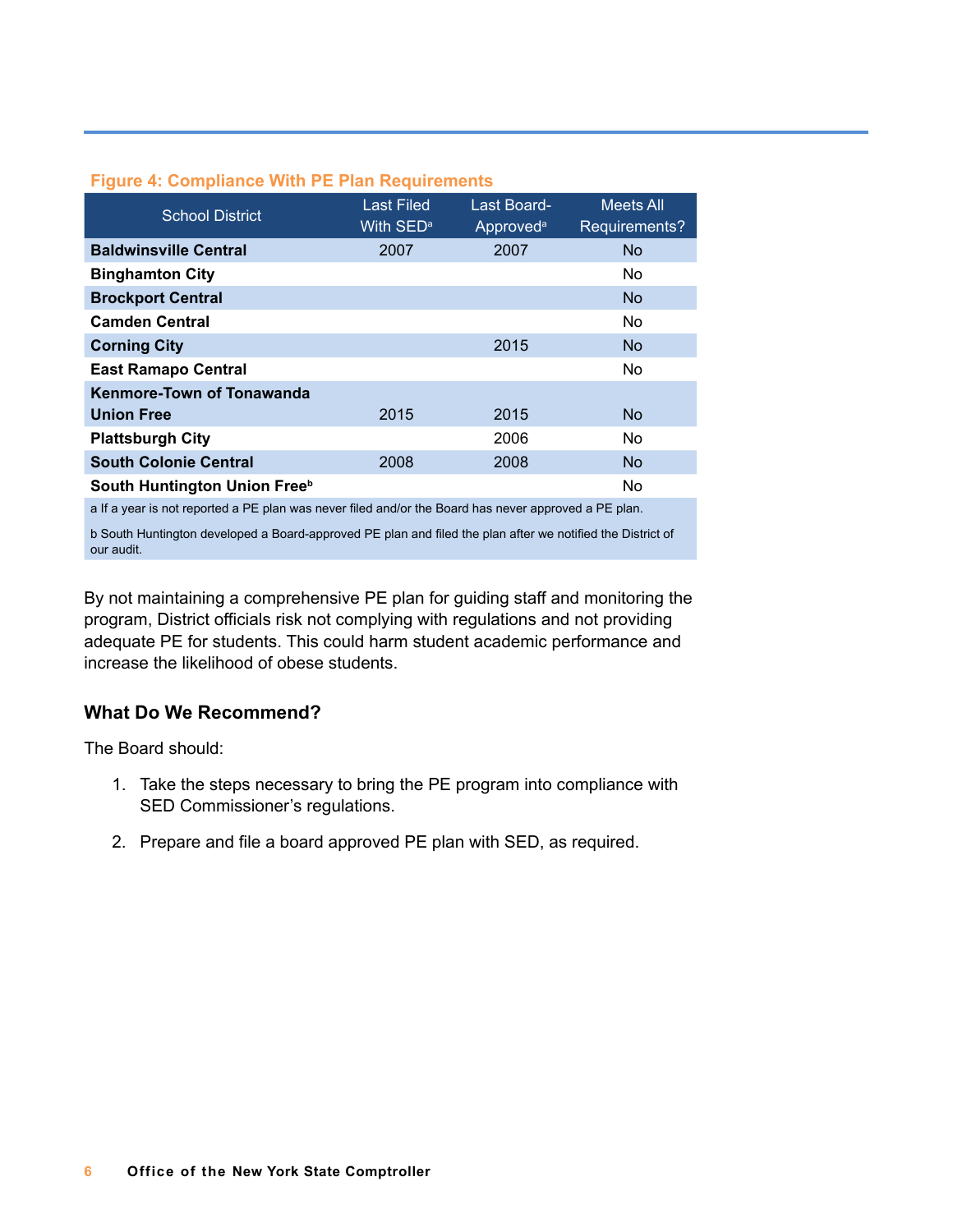## Appendix A: Response From District Officials

We provided a draft copy of this global report to the 10 school districts we audited and requested a response from each. We received five written responses (Baldwinsville, Binghamton, Camden, Plattsburgh and South Colonie), of which three addressed district-specific findings, recommendations and/or corrective action and not the overall contents of this report. Each district's individual report includes its response to our audit of the district. The other five districts (Brockport, Corning, East Ramapo, Kenmore-Town of Tonawanda and South Huntington) did not respond to the global draft.

The following comments were excerpted from the two responses that addressed the draft copy of this report.

Plattsburgh City School District officials said: "... The district found the comparison of Districts throughout New York State to be helpful and informative. We reviewed the information presented and will use it to guide physical education curriculum decisions made in the future."

Binghamton City School District officials said: "... The district found OSC's recommendations to be helpful as an end item objective. OSC clearly articulated the deliverable required to satisfy the areas identified as deficient. The review process and the resultant report would be more beneficial to the district if it provided root cause analysis to assist in understanding the underlying reasons for non-compliance."

OSC's Response: Each district's individual report addresses the cause for the deficiencies identified.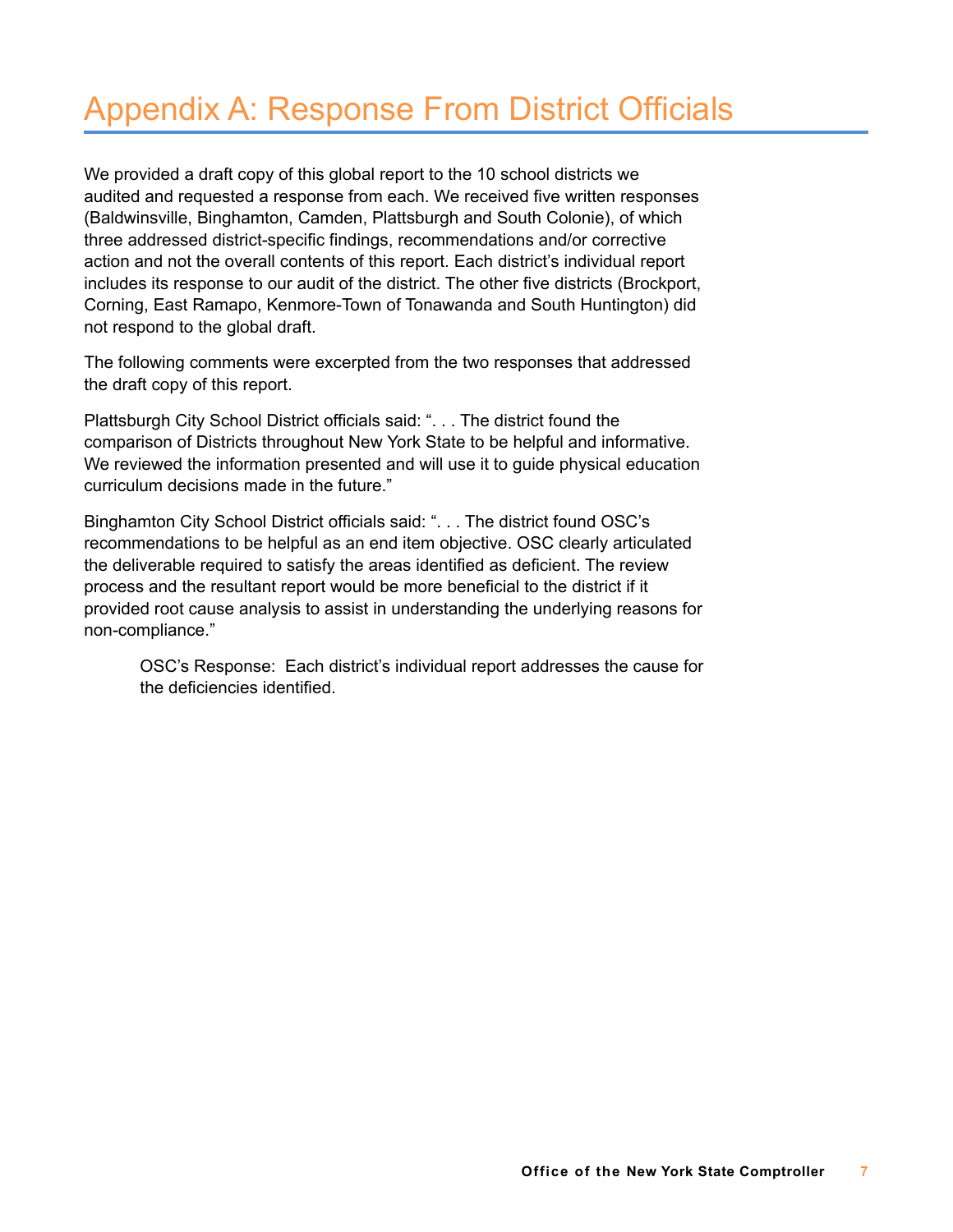## Appendix B: Audit Methodology and Standards

We conducted this audit pursuant to Article V, Section 1 of the State Constitution and the State Comptroller's authority as set forth in Article 3 of the New York State General Municipal Law. We judgmentally selected school districts to be audited based on geographic location and student population to include districts of varying sizes across the state. To achieve the audit objective and obtain valid audit evidence, our audit procedures at the 10 districts included the following:

- $\bullet$  We interviewed district officials and staff to gain an understanding of the District's policies and procedures for PE.
- We obtained each district's PE plan, if available, and compared it to the NYCRR put forth by SED to determine whether the plan met the requirements of the regulations.
- $\bullet$  We obtained a list of all district PE teachers and their certifications to determine whether they received certifications as physical education teachers.
- $\bullet$  We obtained the list of all district students and then obtained a sample of secondary school students, using a random number generator, to determine whether they were scheduled for a PE class. If they were, we determined whether the schedule matched the PE plan, information shared by the district and the school's master schedule.
- l We obtained the master schedules for each school that indicated the PE teacher, section ID,<sup>9</sup> days of the week attended and number of students in the class. We then obtained the list of all student attendance, in relation to physical education, and determined the attendance percentage per grade and school based on total students per class, total days of class and total absences.
- We compared the district PE class scheduling practices to the NYCRR to determine whether they were in compliance with the required amount of classes per week and total minutes per week.

We conducted this performance audit in accordance with GAGAS (generally accepted government auditing standards). Those standards require that we plan and perform the audit to obtain sufficient, appropriate evidence to provide a reasonable basis for our findings and conclusions based on our audit objective. We believe that the evidence obtained provides a reasonable basis for our findings and conclusions based on our audit objective.

Unless otherwise indicated in this report, samples for testing were selected based on professional judgment, as it was not the intent to project the results onto the entire population. Where applicable, information is presented concerning the value and/or size of the relevant population and the sample selected for examination.

<sup>9</sup> The ID assigned to a class that identifies the grade, teacher and period (for secondary school)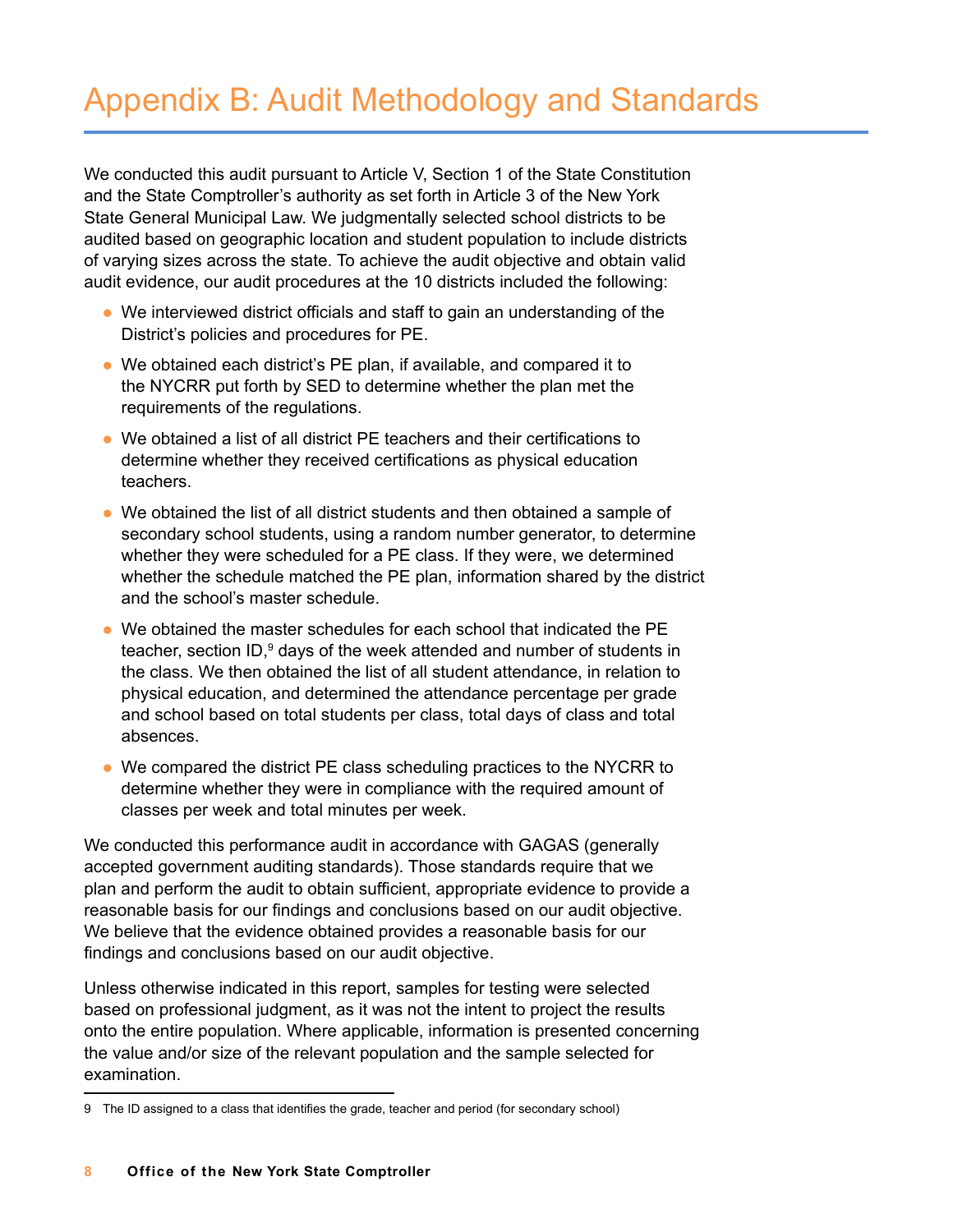## Appendix C: Resources and Services

#### **Regional Office Directory**

www.osc.state.ny.us/localgov/regional\_directory.pdf

**Cost-Saving Ideas** – Resources, advice and assistance on cost-saving ideas www.osc.state.ny.us/localgov/costsavings/index.htm

**Fiscal Stress Monitoring** – Resources for local government officials experiencing fiscal problems www.osc.state.ny.us/localgov/fiscalmonitoring/index.htm

**Local Government Management Guides** – Series of publications that include technical information and suggested practices for local government management www.osc.state.ny.us/localgov/pubs/listacctg.htm#lgmg

**Planning and Budgeting Guides** – Resources for developing multiyear financial, capital, strategic and other plans www.osc.state.ny.us/localgov/planbudget/index.htm

**Protecting Sensitive Data and Other Local Government Assets** – A nontechnical cybersecurity guide for local government leaders www.osc.state.ny.us/localgov/lgli/pdf/cybersecurityguide.pdf

**Required Reporting** – Information and resources for reports and forms that are filed with the Office of the State Comptroller www.osc.state.ny.us/localgov/finreporting/index.htm

**Research Reports/Publications** – Reports on major policy issues facing local governments and State policy-makers www.osc.state.ny.us/localgov/researchpubs/index.htm

**Training** – Resources for local government officials on in-person and online training opportunities on a wide range of topics www.osc.state.ny.us/localgov/academy/index.htm